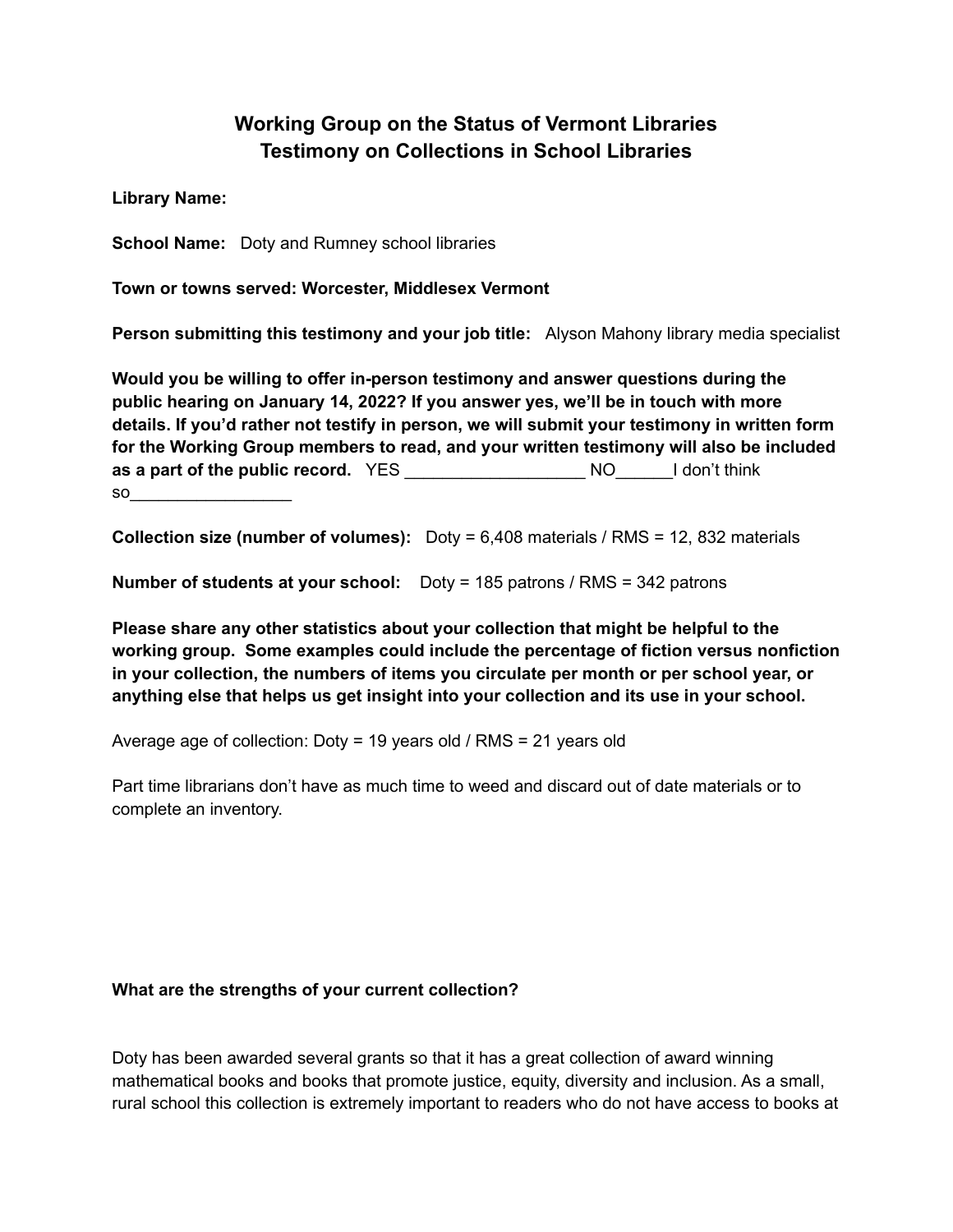home, and are far from public libraries and bookstores. Several home school students access the collection, as well as custodial staff and para-professionals.

Rumney students are by and large voracious readers and before the pandemic parents often browsed the library and checked out books for home reading.

## **What are the weaknesses of your current collection?**

The Doty collection is small and missing many items. Although the population is small, these patrons deserve a larger collection and access to the collection year round.

Both Rumney and Doty collections are dated and the collection of DIY and makerspace books, as well as books that reflect rural interests are lacking.

**Do you participate in resource sharing and interlibrary loan, either through Clover, between libraries in your school district, with your local public libraries, or through other resource sharing programs? Tell us about how resource sharing works for you and your students.**

Inter - district library loans work great because of the close network of librarians that work together. Clover is time consuming for me but I will use it a couple of times a year to get sets of books for book clubs and book walk materials.

**Do you offer any special collections at your library? These could be a specific collection designed to support targeted learning programs at your school, a Vermont or local history collection, or other groupings designed to serve specific needs. Please tell us about these collections and the populations they serve.**

I have curated a collection of read aloud books that target social, emotional learning for guidance counselors and teachers to use in their classrooms.

**Do you offer ebooks and audiobooks in your collection? If so, how do you provide access to them? Through the Shared Schools Collection (Overdrive), Vermont Online**